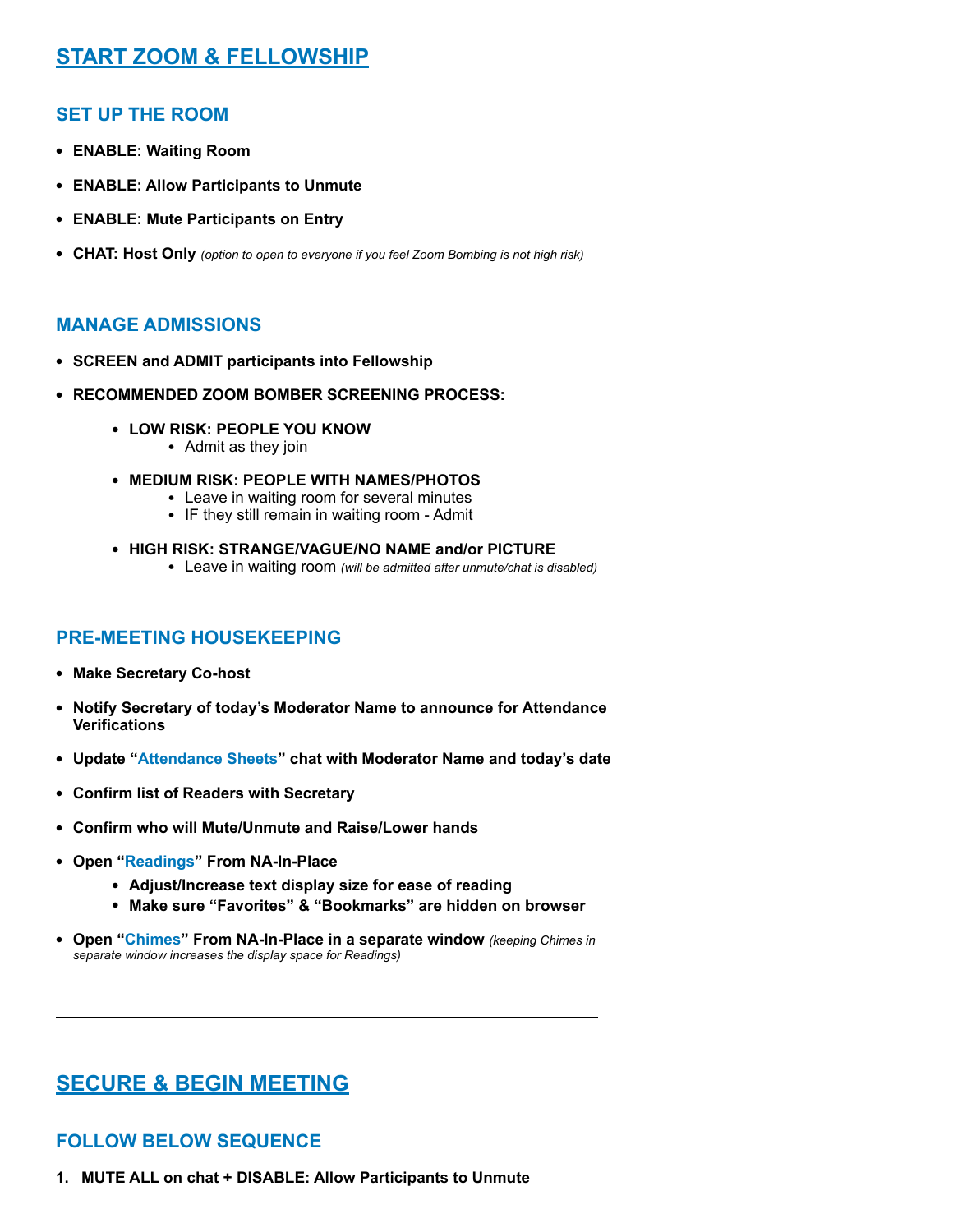#### **2. ADMIT ALL from Waiting Room**

### **3. DISABLE: Waiting Room**

*(you can re-enable later if you wish and monitor for re-admits)*

**4. Inform Secretary they are OK TO BEGIN** *(unmute Secretary if they have not done so themself)*

### **SECRETARY: Welcome** *(SEND CHAT)*

#### WELCOME FROM LOS GATOS HOME GROUP.

This meeting is brought to you by the members of Los Gatos Home Group in Los Gatos California, for addicts to gather and share their experience, strength, and hope, and to help carry the NA message to the addict who still suffers.

Our meeting schedule is posted here: <http://lghg.org/>

#### MEETING GUIDELINES

• We ask that you please refrain from smoking or vaping while on camera

- Please silence your TV, radio, stereo, and any other sources of noise that are close-by
- When you introduce yourself, we invite you to also state where you're calling from
- Please keep your line muted unless you're sharing

Please note that the Host runs the technical portion of this meeting (readings, sounds, etc.) and may not be able respond to questions during it. Thanks for your understanding.

# **BEGIN SHARE: Serenity Prayer**

# **SHARE: What is Narcotics Anonymous?**

# **STOP SHARE**

### **SECRETARY: Welcome Newcomers** *(SEND CHAT)*

#### NEWCOMERS RAISE HAND

If you're in your first 30 days of recovery and would like to introduce yourself please raise your hand in Zoom.

To do so, click the participant icon at the bottom of the Zoom screen. A box will appear on the right with some options. Then click the "Raise Hand" button.

On a phone line \*6 to mute/unmute and \*9 to raise your hand.

**• Raise/Lower hands**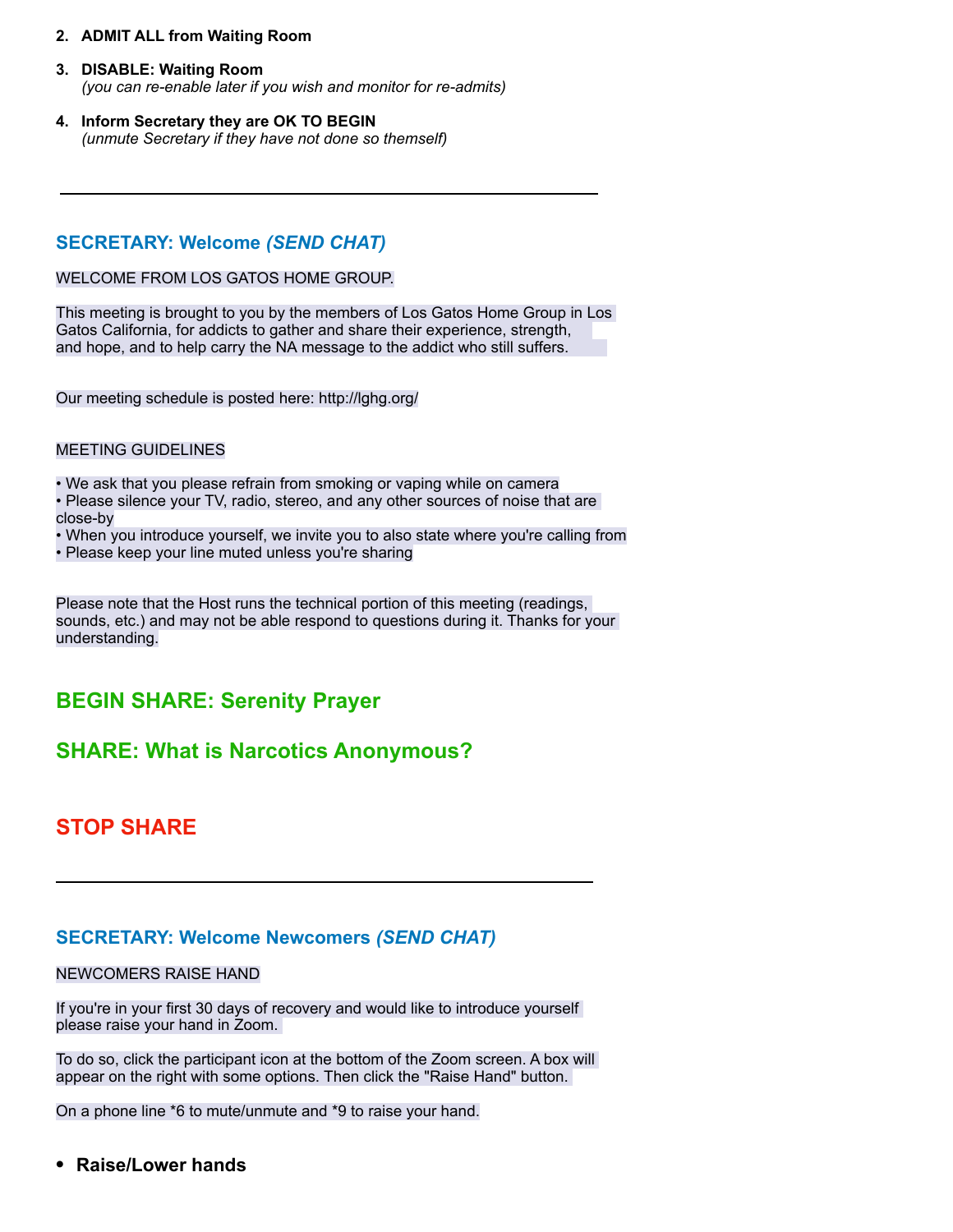# **SECRETARY: Readings**

# **BEGIN SHARE: READINGS**

| <b>READING</b> | <b>NAME</b> |
|----------------|-------------|
| <b>WHO</b>     |             |
| <b>WHY</b>     |             |
| <b>RECOVER</b> |             |
| <b>HOW</b>     |             |
| <b>TWELVE</b>  |             |

## **• Mute/Unmute readers**

# **STOP SHARE**

# **SECRETARY: Anniversaries** *(SEND CHAT)*

#### ANNIVERSARIES RAISE HAND

If you've celebrated a recovery milestone in the last week and would like to announce it please raise your hand in Zoom.

To do so, click the participant icon at the bottom of the Zoom screen. A box will appear on the right with some options. Then click the "Raise Hand" button.

- **• Raise/Lower hands**
- **• Mute/Unmute**

### **SECRETARY: Announcements**

## **SECRETARY: JFT Reading** *(SEND CHAT)*

REMINDER: MEETING GUIDELINES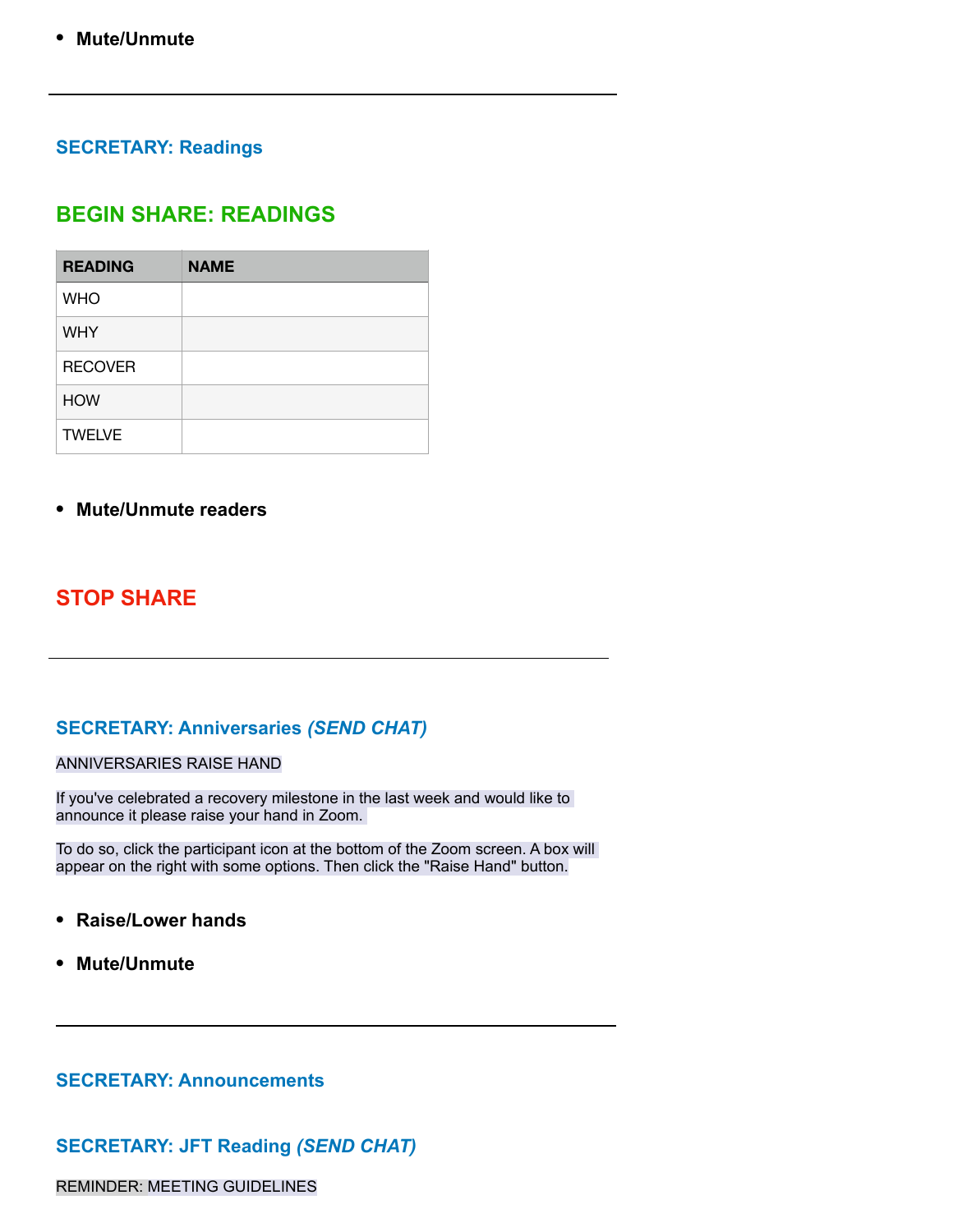• We ask that you please refrain from smoking or vaping while on camera

• Please silence your TV, radio, stereo, and any other sources of noise that are close-by

• When you introduce yourself, we invite you to also state where you're calling from

• Please keep your line muted unless you're sharing

### **• Unmute speaker**

| <b>READING</b> | <b>NAME</b> |
|----------------|-------------|
| <b>READING</b> |             |

# **BEGIN SHARE: Just for Today Reading**

**• Update & Send "TODAY'S READING"** *(SEND CHAT)*

TODAY'S READING

Just for Today, page \_\_\_: \_\_\_

Just for Today: \_\_\_

**• Update ["Thank You](#page-4-1)" Chat with Speaker names** 

# **STOP SHARE WHEN SPEAKER FINISHES READING**

# **ENABLE CHIMES: SHARE —> ADVANCED —> SOUND ONLY**

### **SECRETARY: Shares** *(SEND CHAT)*

#### RAISE HAND TO SHARE

If you would like to share, raise your hand in Zoom.

To do so, click the participant icon at the bottom of the Zoom screen. A box will appear on the right with some options. Then click the "Raise Hand" button.

## **SECRETARY: 7th Tradition** *(SEND CHAT)*

#### SEVENTH TRADITION

We are now collecting 7th tradition during this meeting, which pays for online costs, buys literature, and supports the fellowship of Narcotics Anonymous Worldwide. Send your contributions via Venmo to @lghg7th. Detailed instructions are available on the Los Gatos Home Group website at http://lghg.org/ under Contributions.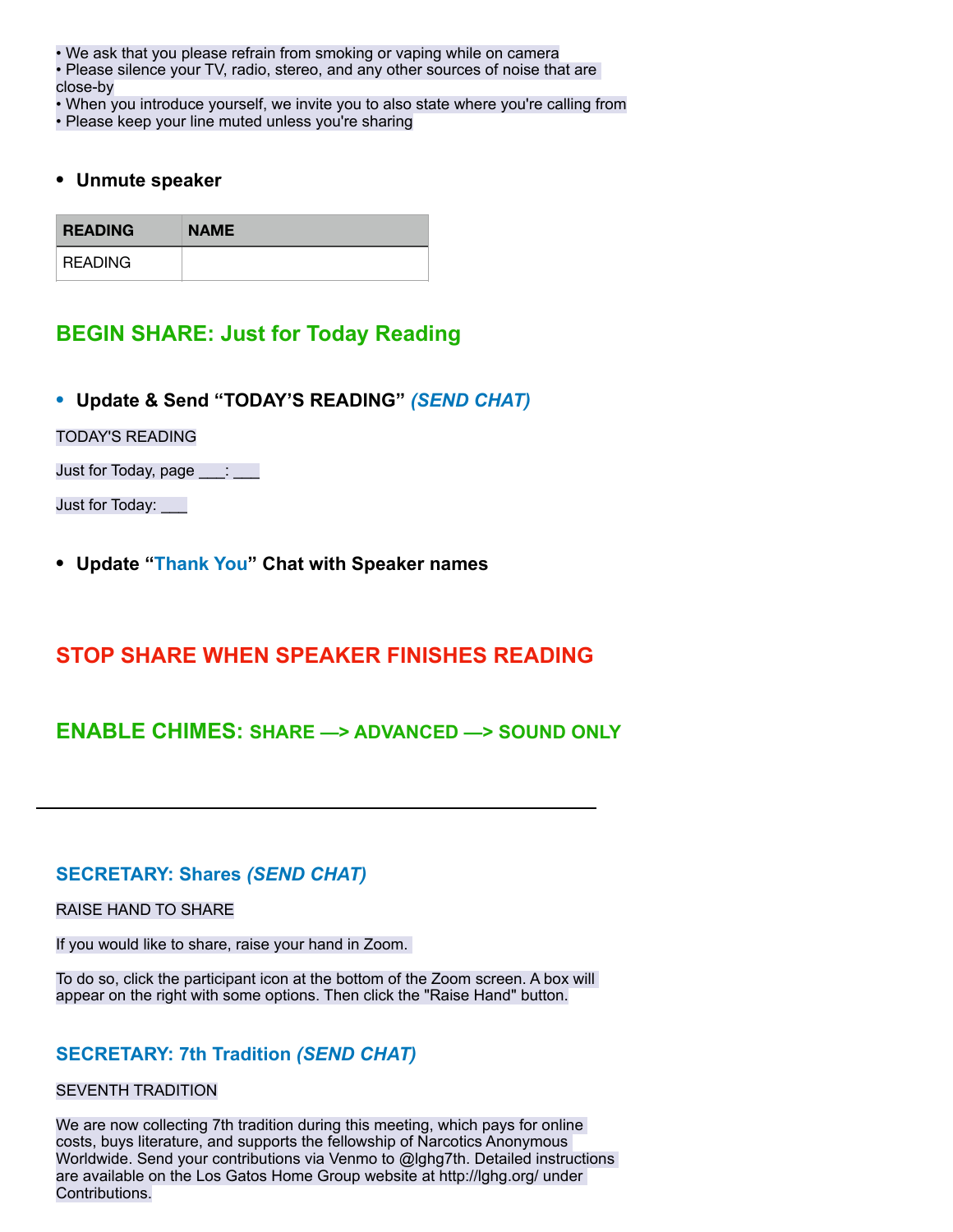## **SECRETARY: Attendance** *(SEND CHAT)*

### <span id="page-4-0"></span>ATTENDANCE SHEETS

If you need an attendance sheet validated, leave a private message to the moderator *NAME* using the following format:

Hi, I'm *NAME (FIRST AND LAST)*. I attended the online meeting on at 6:00am. I need an attendance slip for this meeting. My email address is *EMAIL ADDRESS.* 

- **• Raise/Lower hands**
- **• Mute/Unmute**
- **• CHIME @ 3min** *(recommended using offline timer and not online "stopwatch")*
- **• If possible, while a speaker is sharing give the next speaker a heads up** *(SEND CHAT)* **that they speak next - they cannot see where they are in the queue.**

SHARING: Just a heads up, you are the next hand raised to speak.

- **• OPEN CHAT TO EVERYONE** *(only if meeting was started "host-only") (SEND CHAT)*
- **CHAT**

Hi everyone. Chat is now open to all group members.

### **SECRETARY: Time to end shares**

**• Lower All Hands** 

# **STOP SHARE**

### **SECRETARY: Closing Thoughts**

## <span id="page-4-1"></span>**SECRETARY: Thank You** *(SEND CHAT)*

Thank you everyone for joining.

Thanks to today's readers:

 $\mathcal{L}$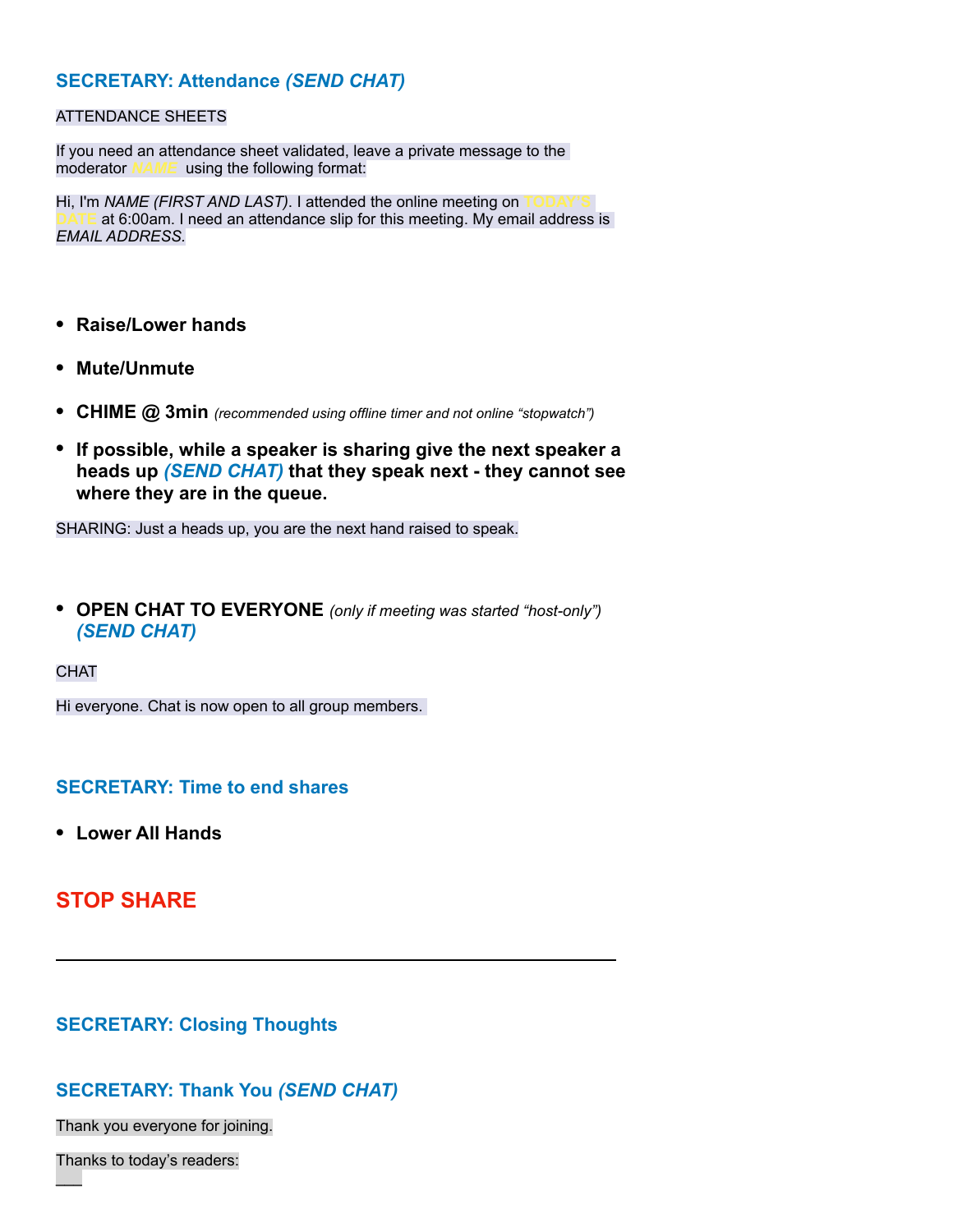Keep coming back!

Los Gatos Home Group http://lghg.org/

## **SECRETARY: Just for Today**

**• Unmute speaker** 

| <b>READING</b>   | <b>NAME</b> |
|------------------|-------------|
| <b>JFT CLOSE</b> |             |

# **BEGIN SHARE: JFT**

## **• ENABLE: Allow Participants to Unmute Themselves** *(SEND CHAT)*

After *Just for Today*, please unmute yourself if you would like to join the Secretary in reading the Third Step Prayer.

**SHARE: Third Step Prayer**

**SHARE: Keep Coming Back**

# **STOP SHARE**

# **POST-MEETING FELLOWSHIP**

- **• Save Chat Transcript**
- **• Email Chat Transcript to: nainplace.attendance@gmail.com**
- **• End Meeting** *(after 15 min or if no active participants)*